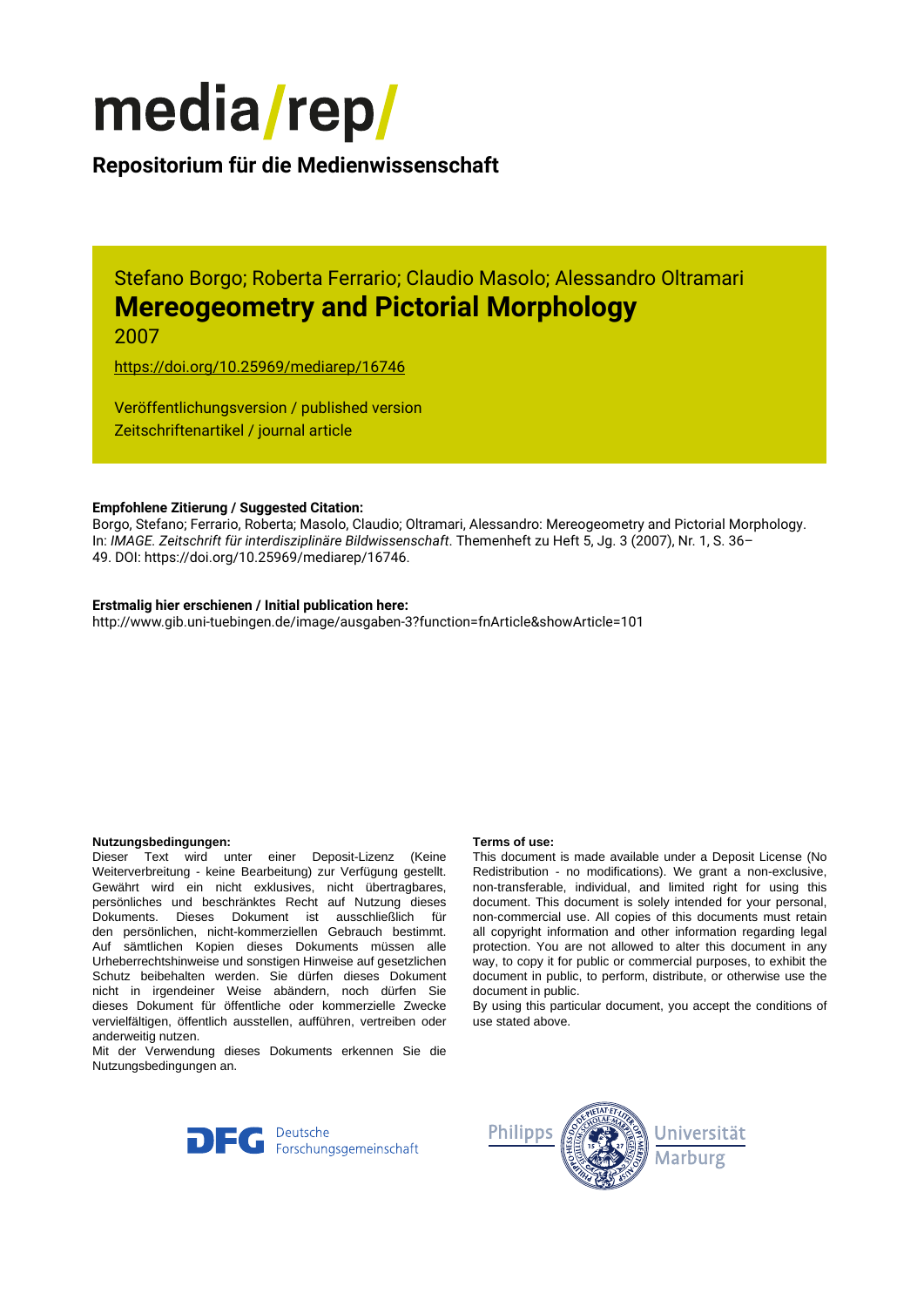# Stefano Borgo, Roberta Ferrario, Claudio Masolo and Alessandro Oltramari

# **Mereogeometry and Pictorial Morphology**

#### **Abstract**

The paper reviews geometrical approaches in the area of qualitative space representation by discussing formal systems of geometry based on the notion of extended regions (mereogeometries). The focus is on primitives that are cognitively motivated and that capture different notions of naive geometry. The paper then moves to consider the role of mereogeometries (and in particular of the concepts they rely upon) in the domain of picture morphology in two ways: it discusses some primitives that are motivated from the cognitive perspective, and it considers the issue of granularity and refinement.

- 1 Introduction
- 2 Mereogeometry Basic Terminology
- 3 Mereogeometries, Primitives and **Interpretations**
- 4 Topics across Mereogeometry and Pictorial Morphology
- 5 Mereogeometry as a Tool for Pictorial Morphology References

#### **1 Introduction**

Space, as the realm of physical locations or as the structure where to organize knowledge, has always been at the center of scientific research. In this work we look at space in two distinct senses: on the one hand the characterization of physical space as provided by mereogeometries [Borgo & Masolo *to appear*], on the other the study of space in the light of pictorial representation and, more specifically, of pictorial morphology [Schirra 2005]. If mereogeometries are the result of a formal approach to geometry that was primarily developed in the 20<sup>th</sup> century and that tries to do justices of cognitive and foundational principles, pictorial morphology is the research area where images are analyzed and decomposed with tools inspired by techniques developed in linguistics (e.g., generative grammars). The two approaches are fairly recent and their possibility of interaction seems strong. The paper first reviews the motivations and the development of mereogeometries and then moves to investigate the relationships between mereological primitives and research in pictorial morphology. The goal is not to set a precise comparison, which would be premature since the connection between these areas is still in a primitive state, but to look at commonalities and to suggest possible future investigations in the respect of the particularity and aims of each discipline.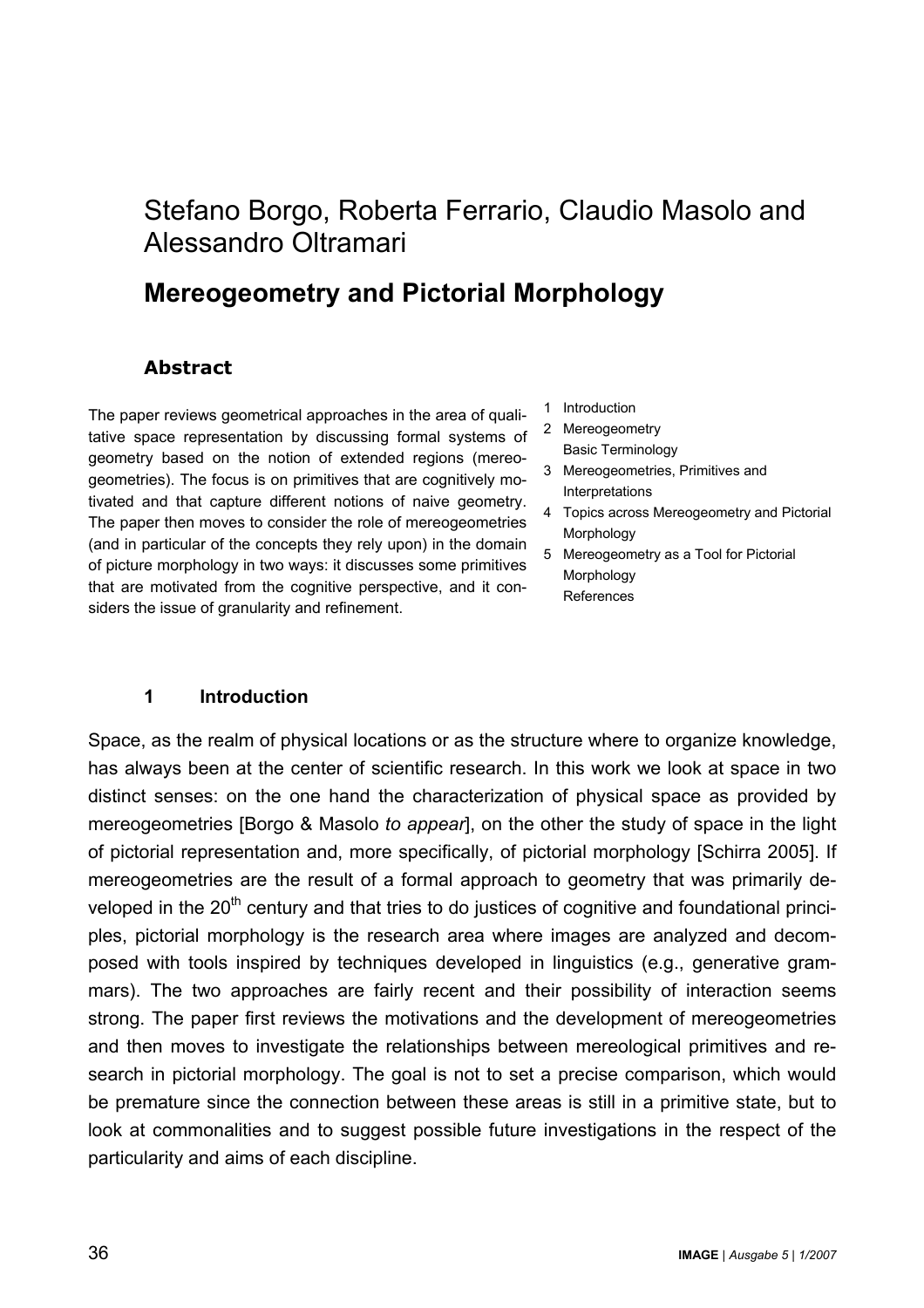#### **2 Mereogeometry**

Mereogeometry is a form of geometry (that is, a mathematical theory) that has found its place not in the usual mathematical community but within the knowledge representation area and, more precisely, in the domain of qualitative representation. The interest on representation of space based on mereology (i.e., the relation of parthood over extended regions) goes back at least to Lobacevskij [1835] but it has not catch the attention of a consistent number of researchers before the end of the last century. From the 90s, research on this topic has finally become consistent and the number of papers devoted to this area has regularly increased since then.

Going back to what we may consider the beginning of research in mereogeometry, we find Lobacevskij's work (published in 1835) where the author posits as task of his research the search of an alternative to the axiomatic foundation of geometry based on points. At the time, geometry was by antonomasia Euclidean geometry. However, some researchers were pointing out that this system falls short of satisfying cognitive concerns being based on the cognitively disputable notion of point. Indeed, human experience of space is experience in magnitude and points cannot be empirically experienced. Nonetheless, what should be taken as ground for a cognitively and philosophically sound geometrical system and what properties such a system should have was not clear yet. Taking solids as basic entities for his system, Lobacevskij revolutionizes the foundations of geometry from the ontological viewpoint and begins a new field to fill the gap between geometrical and spatial entities.

Little by little, systems of mereogeometry (although not yet called in this way) started to be introduced and discussed with particular emphasis on cognitive soundness and expressiveness. As one could expect, at the beginning the aim was to show that the concept of point is not necessary for the foundation of geometry. After all, the standard approach at the time was to define regions as sets of points. This topic pervades the works of Whitehead [1929], De Laguna [1922], Nicod [1924], Tarski [1956], and Grzegorczyk [1960]. With the introduction of formal techniques to reconstruct points from extended regions, the different conceptualizations of space that were proposed in those years could be seen from a more rigorous perspective. Now the attention was driven to the properties of space, the primitive relations, and the ontological nature of the entities in the adopted domain of discourse. In particular, these authors talk of apparently different entities like solids, extended regions, bodies, and volumes. In some cases these notions are used just informally, and it is difficult to understand the presuppositions or the basic intuitions about (physical) objects and their possible locations in space. In addition, some authors have developed mixed theories where the domain of discourse includes entities of different dimensions like points, lines, surfaces, and volumes (Gotts [1996] and Galton [2004]).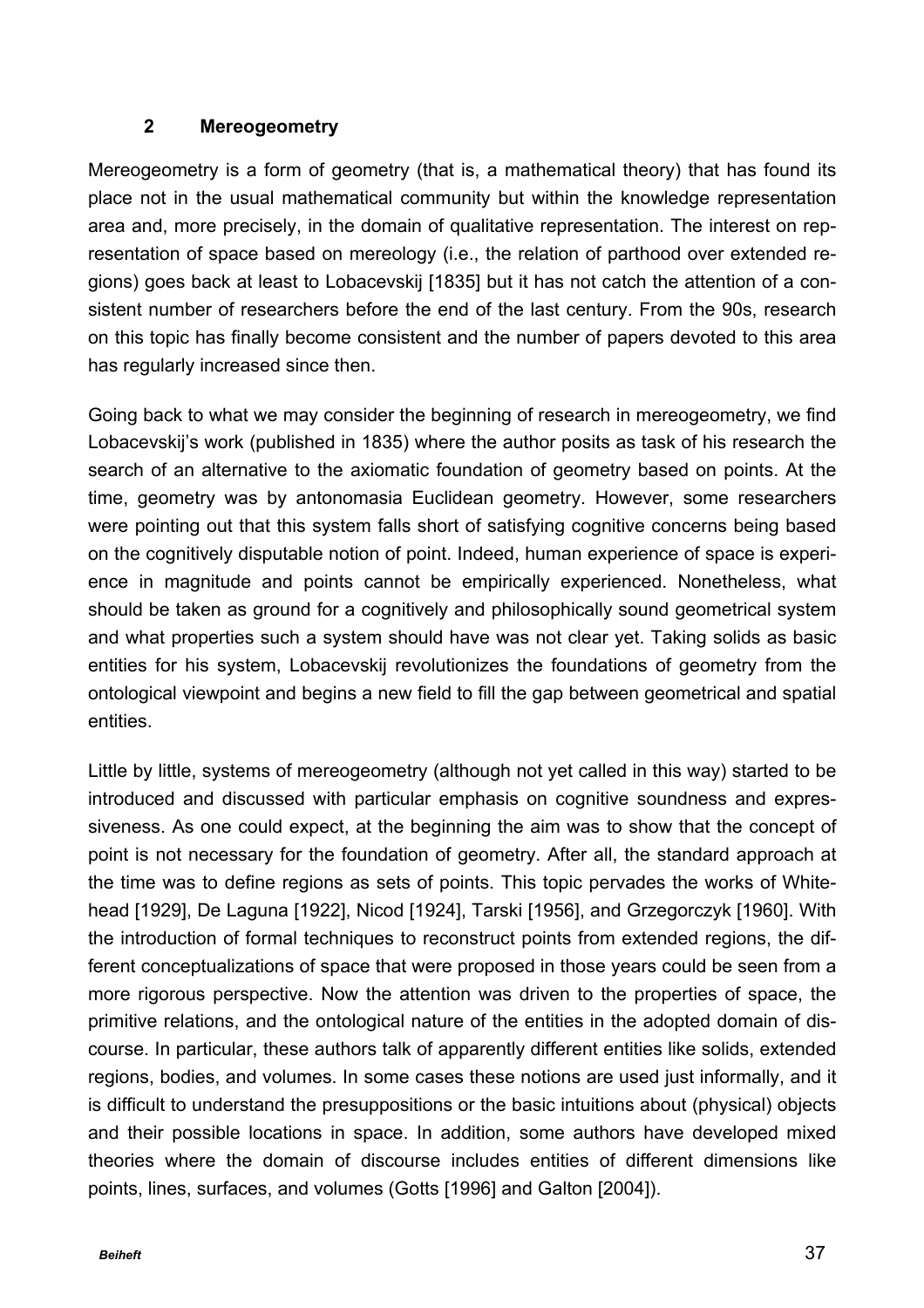While classical geometry had already been defeated as 'the geometry of physical space' after the introduction of relativist physics, the centrality of Euclidean geometry was now substantially questioned even at the level where it is most successful: the layout of our everyday space.<sup>1</sup> The revolution was brought by the definition of points as particular sets of regions. Since the new theories succeeded in defining Euclidean entities and relations within a different domain, one cannot rely on purely formal arguments to establish which entities and relations deserve the role of geometrical primitives. Euclidean geometry is challenged to defend itself on the choice of the basic entities, an issue that has always been avoided by pointing at the successful history of the discipline in modeling space intuitions.

But now mereogeometries have reached a level of formal clearness and are supported by arguments that arise in the new studies of the relationship between humans, their perceptual and cognitive apparata, and their experienced knowledge of space. Here, regionbased geometries seem to be cognitively more appealing since they make possible an (almost) direct mapping from empirical entities and laws to theoretical entities and formulas. At the same time, the new entities are openly discussed: the consequences of choosing extended regions as primitive entities, the meaning of empirically experiencing extended regions, the role of perfect regions in geometrical construction.

It has been with the work of Clarke [1981, 1985] that theories based on extended entities have shown their potentialities for both their formal aspects and their possible use in application. Furthermore, the ontological clearness and the evident connection with physical entities justify the interest of philosophers. The relations of parthood (Greek meros = part, hence *mereology*) and connection (*topology*) are here taken to be fundamental notions exemplified by spatial or material entities like physical objects, chunks of matter, holes, etc. (see Simons [1987], Casati and Varzi [1999], and Smith [1998]). Nowadays, these theories are known as mereotopologies. Then, we can look at mereogeometries as theories that extend mereotopologies with predicates and/or relations of geometrical import. They may be motivated from different research domains, as it will be explained below, since the general idea is to reconstruct a commonsense notion of space as it is understood in those domains.

 $\overline{\phantom{a}}$  $<sup>1</sup>$  Riemann and Lobacevskij showed that there is no strong evidence in favour of grounding Euclidean ge-</sup> ometry on human mental structures, moving away from the view in *Kritik der Reinen Vernunft* (see Kant [1787]). Thus, the notion of an absolute space independent of physical bodies should be discarded, denying also the existence of a pure spatial intuition. In other words, although Euclidean geometry provides a suitable framework to represent the sensible universe, it does not follow that the axiomatic system underlying that geometry has to be thought as embedded in the structure of space. "*Geometry, therefore, so far as it seeks to be a science of space, is by no means independent of physical experiences; and hence […] it does not investigate some sort of "pure space", but rather describes certain aspects of the behaviour of bodies in nature"* (Schlick [1925], pp. 48–49).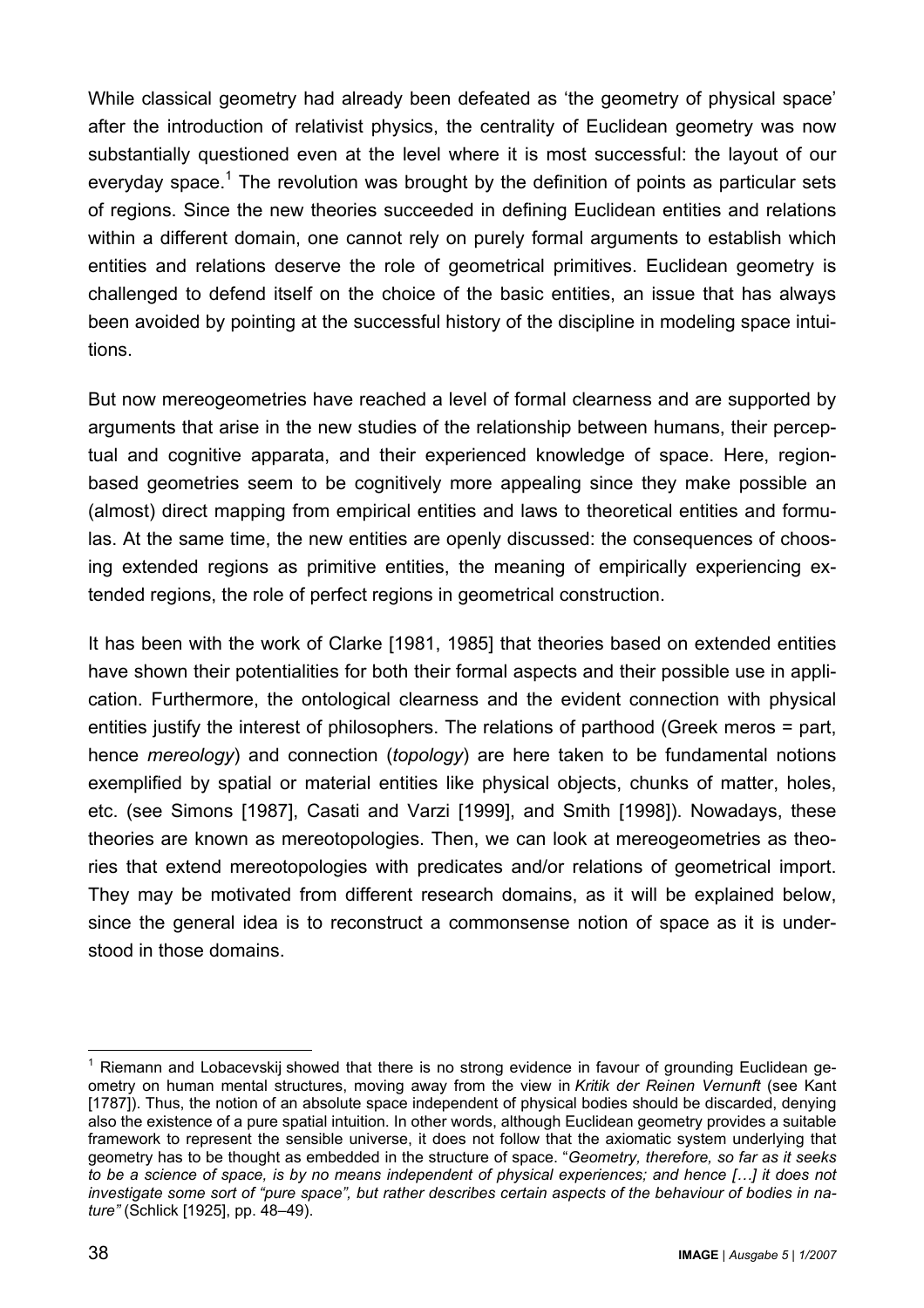Although space has been traditionally captured by point-based geometry, it must be recognized that, overall, the properties of Euclidean space fit our commonsense notion of space. Thus, it should not be surprising that most mereogeometries lead to systems 'equivalent' to Euclidean geometry [Borgo & Masolo, *to appear*]. This very fact shows how our cognitive perception of space is quite stable and precise and is not affected by the choice of geometric primitives. Indeed, the properties that commonsense space should satisfy are not an issue. The crucial point is how we *cognitively* attain this specific notion of space. In this perspective, the first question that mereogeometries try to answer is what primitives apply to extended objects and are expressive enough to generate the commonsense notion of space.

Mereogeometries naturally arise in various areas. In Schmidt [1979] physics is presented as a theory based on extended entities. This theory allows us to refer explicitly to the objects involved in experiments. Generally speaking, cognitive science and computational linguistics analyze the possibility of formalizing human learning, conceptualization, and categorization of spatial entities and relations. In particular, Renz *et al.* [2000] take into account the cognitive adequacy of topological relations while Aurnague *et al.* [1997] and Muller [1998] show how mereogeometrical notions are central in the semantics of natural language. Donnelly [2001] formalizes the theory of De Laguna in the perspective of commonsense analysis of spatial concepts. In computer science and more specifically in qualitative spatial representation and reasoning,<sup>2</sup> mereogeometries are applied for modeling qualitative morphology and movement of physical bodies, $3$  for describing geographical spaces and entities in Geographical Information Systems, $4$  as well as for characterizing medical and biological information.<sup>5</sup>

In all these areas, specific foundational and applicative concerns affect the development of the theories based on geometrically extended entities. Indeed, in the literature there are numerous mereogeometries that differ on primitive entities, formal properties, as well as general principles. Unfortunately, due to technical difficulties, there are just a few formal studies on the relationships among mereogeometrical systems. In particular the poor axiomatization of most mereogeometries and the lack of a general methodology further complicate the task. A more systematic comparison is encouraged to facilitate both reuse and communication among applications based on different systems.

 $\overline{a}$  $2$  See Cohn & Hazarika [2001] and Vieu [1997] for good overviews.

<sup>3</sup> Bennett *et al.* [2000a, 2000b, 2001], Borgo *et al*. [1996], Cristani *et al*. [2000], Dugat *et al*. [1999], Muller [1998], Galton [2000], Li *et al*. [2003], Randell *et al.* [1989, 1992].

<sup>4</sup> Pratt-Hartmann & Lemon [1997], Pratt-Hartmann & Schoop [2000], Stock [1997].

<sup>5</sup> Schulz [2001], Cohn [2001], Smith & Varzi [1999], Donnelly [2004].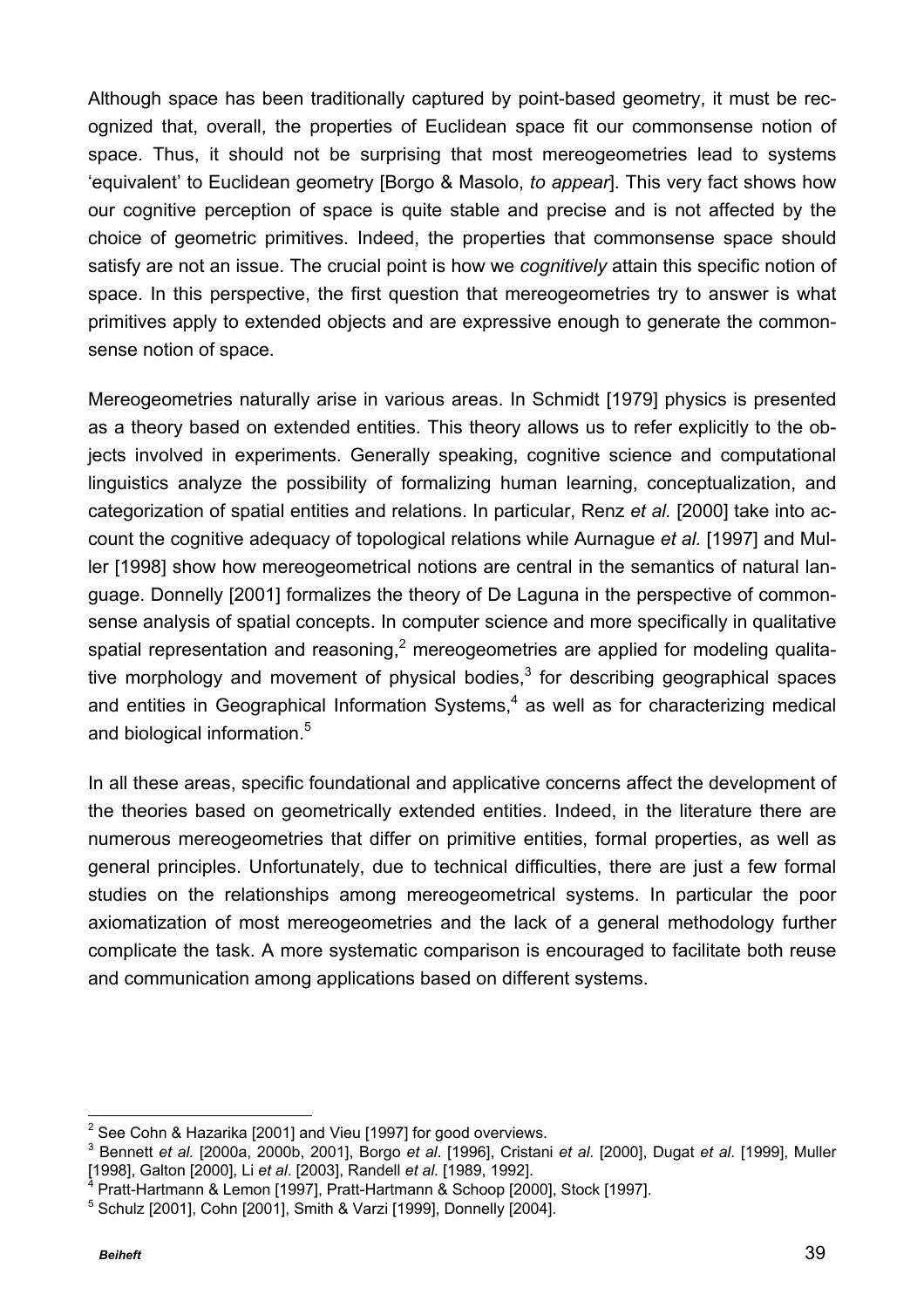## *Basic Terminology*

The study of space is made possible by adopting a few well-defined concepts. Although in this paper we do not need to look at the precise formal definitions (we will present them in simplified terms), it is always good to try to understand the details and the ontological meaning of a defined concept. The interested reader can look at [Simons 1987] for a more in depth analysis of mereotopological terms and [Borgo & Masolo *to appear*] for the mereogeometrical terms.

At the basis of topology we have the notion of *open set*. An open set is a set that does not contain its boundary: examples are (0, 5) in the one-dimensional space  $\mathfrak{R}^1$  (the real line) and  $\{(x, y) \mid x^2 + y^2 < 1\}$  in the two-dimensional space  $\mathbb{R}^2$ . The dual notion is that of *closed set*, that is, a set that contains its boundary like [0, 5] in  $\mathbb{R}^1$  and  $\{(x, y) \mid x^2 + y^2 \le 1\}$  in  $\mathbb{R}^2$ . For a physical example, think of an apple with an extremely thin (we would say 'infinitely thin') skin: the apple without the skin fills an open set, with the skin a closed set. In general, given an open set *A*, the corresponding closed set is the smallest closed set *B* that contains *A* (in turn, *A* is the biggest open set contained in *B*). The *closure* operator highlights this relationship: given an open set *A* as before, the closure of *A* is the set *B*. The difference between an open set and its corresponding closed set is called the boundary. Then, for any set *C*, *C* plus its own boundary is closed (indicated by [C]) while what remains of *C* after its boundary has been dropped is an open set (indicated by C°). Note that the empty set and the universe of domain have no boundary and thus are at the same time open and closed.

A *regular set A* is a set stable under the operations of topological closure (i.e., [ ] and its dual °) in the sense that: (*i*) the closure of a regular set *A* is equal to the closure of the corresponding open set *A°* (formally [*A*] = [*A°*]) and (*ii*) the open set of a regular set *A* is equal to the open set of its closure [*A*] (formally *A°* = [*A*]°). These regions are dimensionally homogeneous in the sense that the conditions exclude objects of mixed dimensions. For example, in  $\mathfrak{R}^3$  a solid cube with a point removed or a solid cube with an external segment attached to it are not regular. Finally, since a regular set may be neither open nor closed, an open regular set is a regular set that is also open (analogously for closed regular sets).

Informally, two sets are said to be *connected* when 'they touch each other'. There are several ways to make precise this notion. Below we use it in the following sense: given two non-empty sets *A* and *B*, they are connected if [*A*] and [*B*] (i.e., their closures) share at least one point.

The notion of *self-connection* is introduced to talk about sets that are not scattered; they are 'single pieces' so to speak. A set *A* is *self-connected* if it is impossible to split *A* in two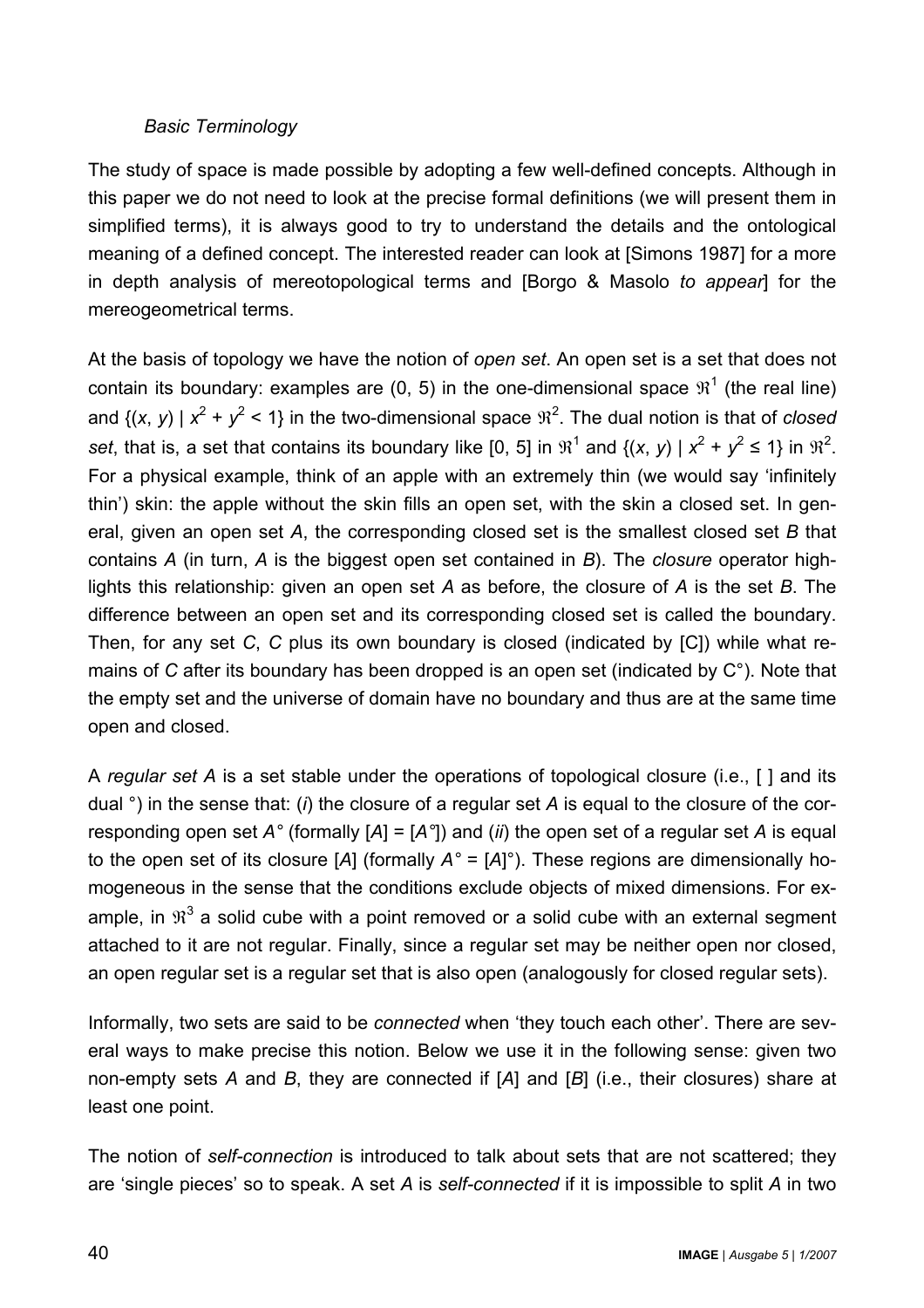non-empty sets without generating a new extended boundary in each of the parts. The intuition behind this notion is easily grasped when we look at physical objects. Take a chocolate bar: if we image to cut the bar in two parts, we know that each part will present some 'extended' new boundary, namely where the cut takes place ('extended' because it is not just a point or a line; it is a new piece of surface). Compare this with a set of candies: we can split the candies in two groups (dividing them by color or brand or flavor) without generating any new boundary.

The notion of *congruence* captures the idea of objects of same shape and same size. If two objects are congruent, each can fill up the same location that the other does. Relatively to abstract geometrical entities, these notions can be rephrased as: two sets of points are congruent if it is possible to move one over the other (or over a symmetric image of the other) so that each point of the first is co-located with a point of the second and *vice versa*. Note that the movement must be 'rigid', that is, in the movement to fit the other set, no part of the geometrical entity must undergo squeezing or stretching.

## **3 Mereogeometries, Primitives and Interpretations**

The formal interpretation of the non-logical primitives is crucial to understand the expressiveness and the cognitive plausibility of a logical system. For instance, researchers have been interpreting the notion of 'extended region' using different sets of geometrical loci. Common to most approaches is the interpretation of extended regions as regular sets in the space  $\mathfrak{R}^n$  (where *n* is the dimension of the space one is modeling). However, rarely all regular sets are considered; often one restricts the interpretation to the subclass of open regular sets, closed regular sets, polygonal regular sets, finite regular sets, and so on.

Unfortunately, especially in the early works in mereology, this aspect has been mostly neglected. However, to be honest, even in recent literature it may happen that the formal interpretation of the primitives is not addressed. Indeed, sometimes researchers relay on intuitive interpretations and focus just on formal and implementation properties of the primitives. In these cases, the satisfaction of interesting properties is considered as the preliminary condition that may motivate a subsequent logical formalization. In other approaches, the goal of the research is limited to the construction of computationally efficient systems, and, in these cases, the logical formalization is not even attempted.

If one wants to consistently analyze and make a comparative study of these mereogeometrical systems, one needs to start with a general discussion on implicit assumptions which motivate the intended interpretation of the non-logical vocabulary and the adopted domain of discourse. Without this analysis, we suspect, it is unrealistic to look for a suitable (or even correct) framework for a comparison. An example in this sense is carried out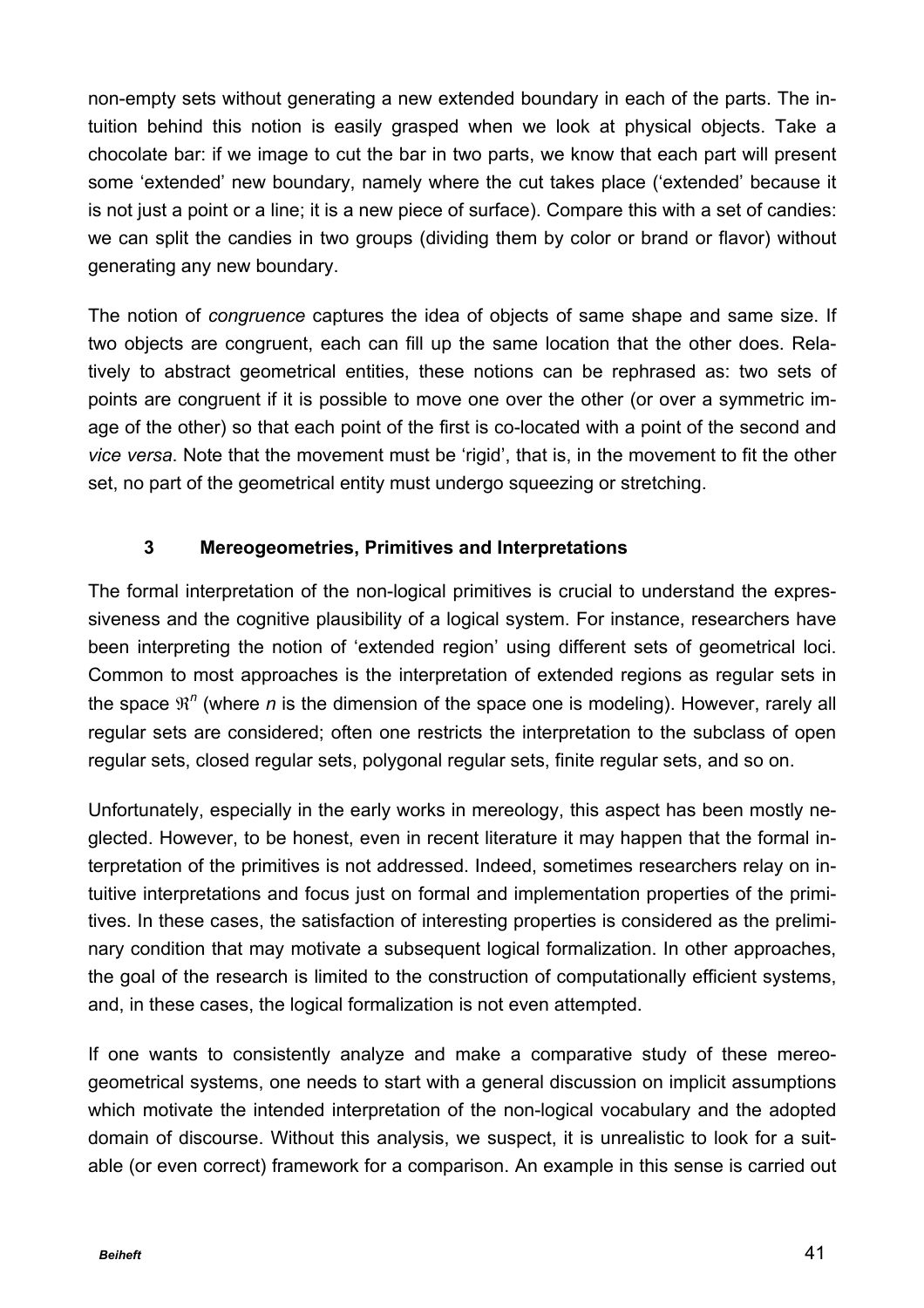in [Borgo & Masolo, *to appear*]. This work discusses and compares some systems of mereogeometry based on different primitives and different domains that we report here.

**T1**: We begin with the mereogeometry presented in [Tarski 1956] and further developed in [Bennett 2001, Bennett *et al.* 2000]. Here there are two primitives: the binary relation *P* of **parthood** (*P(x, y)* stands for "region *x* is part of region *y*") and the predicate *S* of **sphere** (*S(x)* stands for "region *x* is a sphere"). The theory has been developed

for the domain of non-empty regular open subsets of  $\mathfrak{R}^n$ . The idea is that *P* can be interpreted as setinclusion among regions of points in  $\mathfrak{R}^n$  and that *S* corresponds to the notion of ball in  $\mathfrak{R}^{n,6}$ 



*Figure 1:* x *is part of* y*,* P(x, y)*;* z *is a sphere,* S(z)

- **T2**: This theory was presented in [Borgo & Masolo, *to appear*] and adopts three primitives: *P*, *SR*,
- *CG*. The first is the relation of **parthood** we have seen in T1. *SR* is the predicate of **self-connectedness**: *SR(x)* is read "region *x* is selfconnected" (see Fig. 2). Finally, *GC* is the binary relation of **congruence**: CG(x, y) stand for "regions *x*, *y* are congruent". The domain for the theory is given by the non-empty regular open subsets of  $\mathfrak{R}^n$  with finite diameter. That is, compared to T1, the theory discharges infinite regions.



*Figure 2:* x *and* y *are connected,* C(x, y)*;* w *is selfconnected,* SR(w)*, while* z *and* v *are not;* z *and* v *are congruent,* CG(z, v)

**T3**: The third system was given in [Nicod 1924] and is based on the primitives *P* and *Conj*. As before, *P* is the relation of **parthood**. *Conj* is the quaternary relation of **conjugateness**: *Conj(x, y, z,w)* stands for "regions *x, y* and *z, w* are conjugate". Infor-

mally, this means that there is a point<sup>7</sup> *px* in *x*, a point *py* in *y*, a point *pz* in *z* and a point *pw* in *w* such that the distance between *p<sup>x</sup>* and  $p_y$  equals the distance between  $p_z$  and  $p_w$  (see Fig. 3). The domain of this theory is the set of non-empty regular closed sub-



*Figure 3:* x*,* y *and* z*,* w *are conjugate, Conj(x, y, z, w)*

 $\overline{a}$ 

 $^6$  Formally, S(x) is translated as: there exists a point  $c \in \Re^n$  and a value  $r \in \Re^+$  (the positive reals) such that x *= ball(c, r))* (see Fig. 1).

<sup>7</sup> Recall that *x* is an extended region and should not be confused with a set of points. However, the formal interpretation takes *x* to be a set of points and so the informal reading is justified.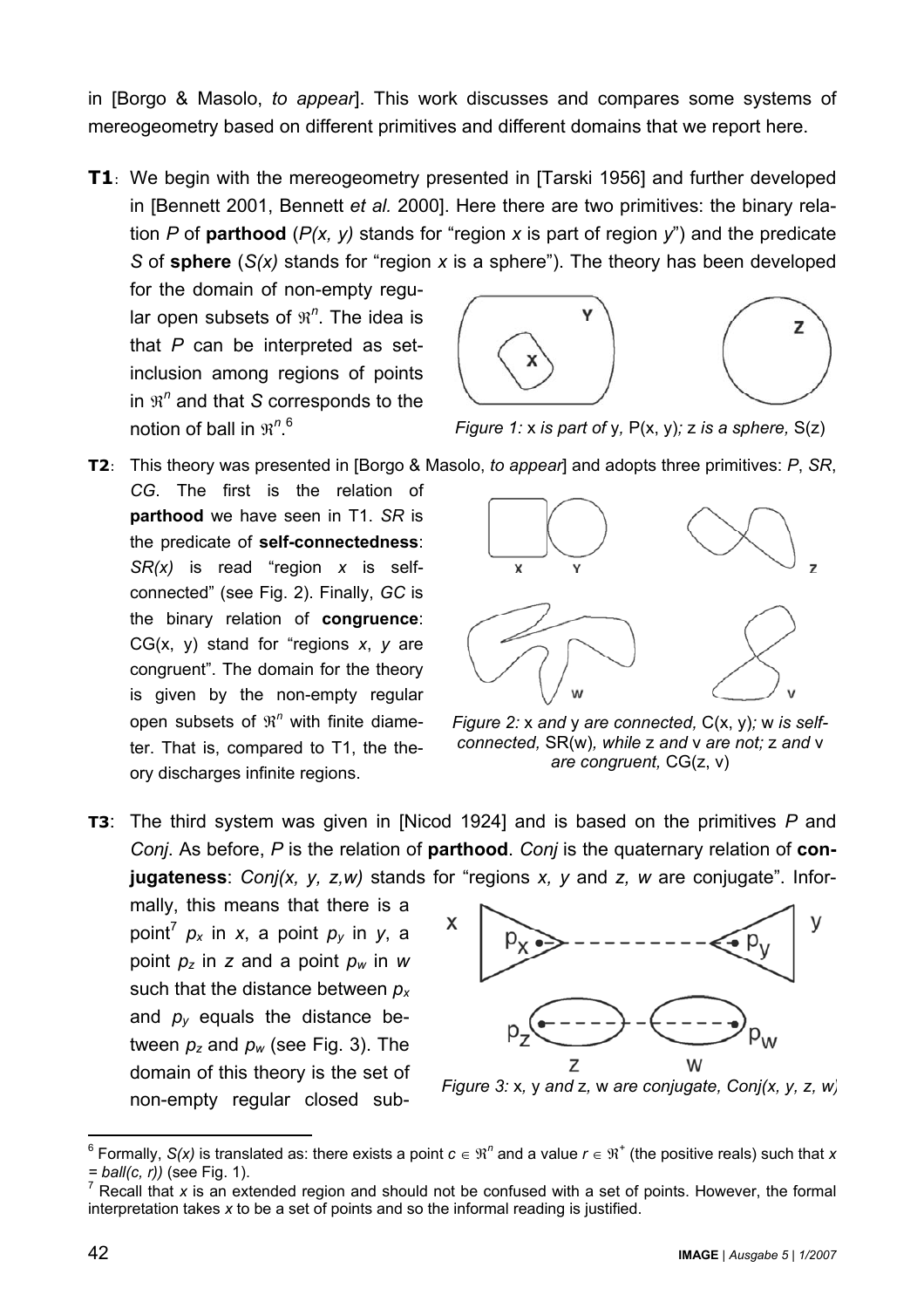sets of  $\mathfrak{R}^n$  that are self-connected. Compared to T1, the theory discharges scattered regions.

**T4**: Next, we have the mereogeometry introduced in [De Laguna 1922] and further developed in [Donnelly 2001]. This time we have just the primitive dubbed **can-connect** and indicated by *CCon*. *CCon(x, y, z)* stands for "region *x* can connect both regions *y* and *z*". The idea is that the length of the diameter of



*Figure 4:* x *can connect* y *and* z, CCon(x, y, z)

region *x* is at least as the distance between regions *y* and *z*: intuitively, if this holds, one can 'move' *x* in a position where it is in contact with both *y* and *z* (see Fig. 4). The domain is more restricted than those seen so fare: it takes only non-empty regular closed subsets of  $\mathfrak{R}^n$  that are both self-connected and finite. Compared to T1, the theory considers closed regions only and discharges both scattered regions and infinite regions.

**T5**: The system introduced in [Van Benthem 1983] was later further developed in [Aurnague *et al.* 1997]. In this mereology, the primitives are the binary relation *C* of **connection** and the ternary relation *Closer* of **closerness**. *C(x, y)* stands for "region *x*



*Figure 5:* x *is closer to* y *than to* z*,* Closer(x, y, z)

is connected to region *y*" and *Closer(x, y, z)* for "region *x* is closer to region *y* than to region *z*" (see Fig. 5). The domain for this theory is the set of non-empty regular subsets of  $\mathfrak{R}^n$ . That is, it is larger that the domain of T1 since the latter takes the open regular regions only.

**T6**: Finally, we consider the system given in [Cohn 1995, Cohn *et al.* 1997a & 1997b].

Here there are two primitives: the binary relation *C* of **connection** already seen in T5 and the binary relation *ConvH* of **convex-hull**: ConvH(x, y) stands for "region *x* is the convex hull of region *y*" (see Fig. 6). The theory takes as domain the set of non-empty regular open subsets of  $\mathfrak{R}^n$  like in T1.



*Figure 6:* x *(corresponding to region* y *plus the areas enclosed by the dash lines) is the convex hull of* y*,* ConvH(x, y)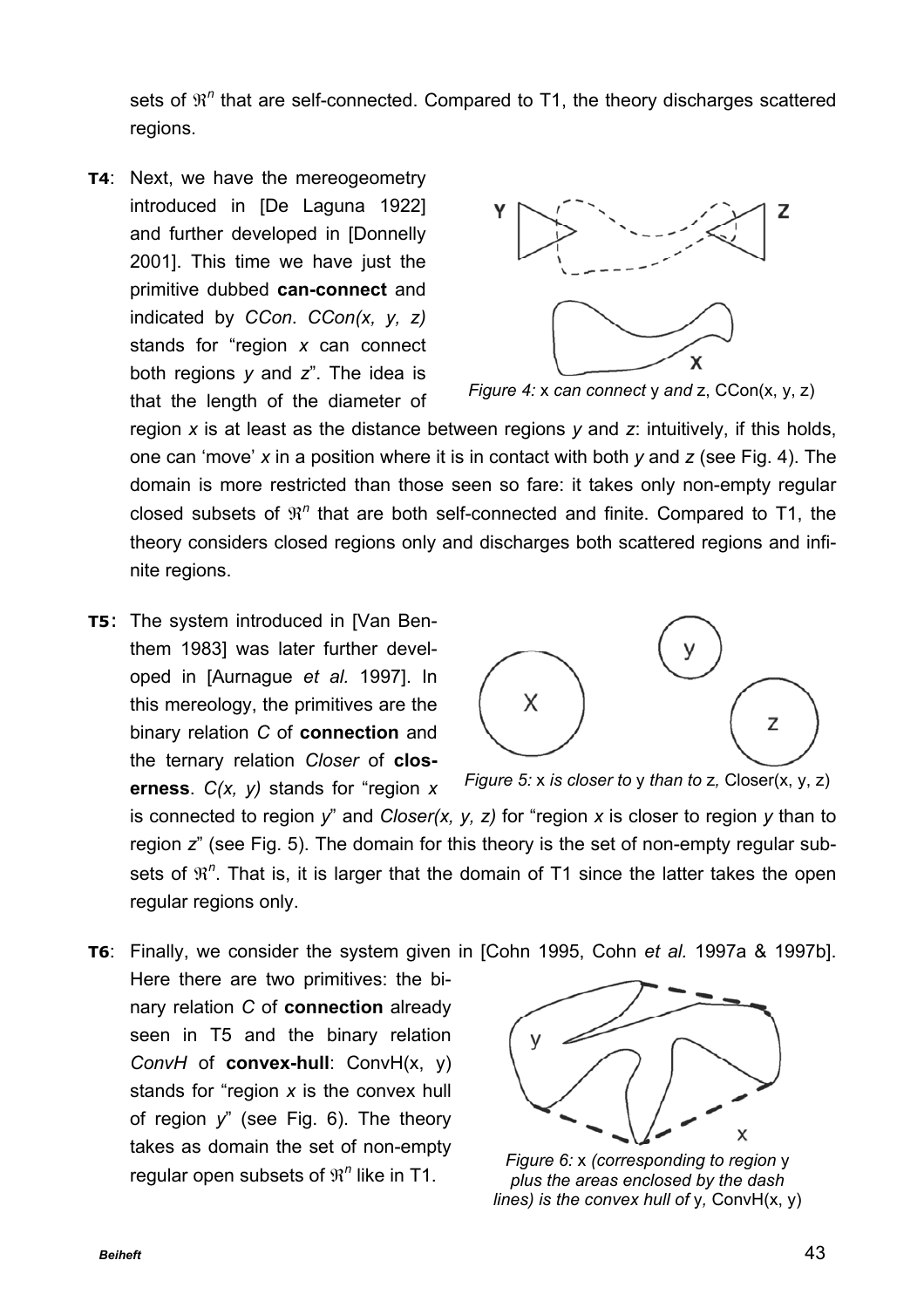Although these theories adopt quite disparate primitives, in [Borgo & Masolo, *to appear*] it has been shown that they are closely tied. To appreciate their interrelationships, we need first to introduce some notions.

Informally, the comparison between two systems consists in showing that everything that can be said in one system can be said in the other, and furthermore, that everything which holds in one system holds in the other as well. In logic, this result is usually obtained via the notion of 'explicit definition' that amounts to showing that what is primitive in one system can be defined in the other. However, here the comparison is complicated by the lack of axiomatization of some theories, a difficulty increased by the fact that the theories rely on different domains of discourse. For this reason, we generalize the notion of explicit definition as follows.

**Definition 3.1** *If A is a primitive of a theory T, we say that A is explicitly definable in another theory T' for a domain D if there exists an expression Φ in the language of T' such that the interpretations of A and Φ are equivalent for their structures with domain D.* 

If we forget the reference to domains, the notion of explicit definition leads to the classical notion of equivalence among theories. Two theories are equivalent if all the primitives of the first are explicitly definable in the second, making the first a subtheory of the latter, and *vice versa*. However, for mereogeometries the dependence on the domain is crucial. Then, we need to introduce the generalized notions of subtheory and equivalence.

**Definition 3.2** *A theory T is a subtheory of T' for domain D if every primitive T has an explicit definition in T' for that domain.*

Now, it becomes possible to capture a notion of equivalence, called conceptual equivalence, that is suited to mereogeometries. Basically, it relativizes equivalence to logical structures.

**Definition 3.3** *Let T and T' be theories with domains Di and Dj , respectively, T and T' are conceptually equivalent if T is a subtheory of T' and T' is a subtheory of T with respect to both Di and Dj.*

The results in [Borgo & Masolo, *to appear*] can now be formulated as follows.

#### **Theorem 3.1**

- $\triangleright$  Theories T1, T2, T3, T4, T5 are equivalent;
- $\triangleright$  T6 is a subtheory of all theories T1, T2, T3, T4, T5;
- $\triangleright$  T1, T2, T3, T4 are conceptually equivalent.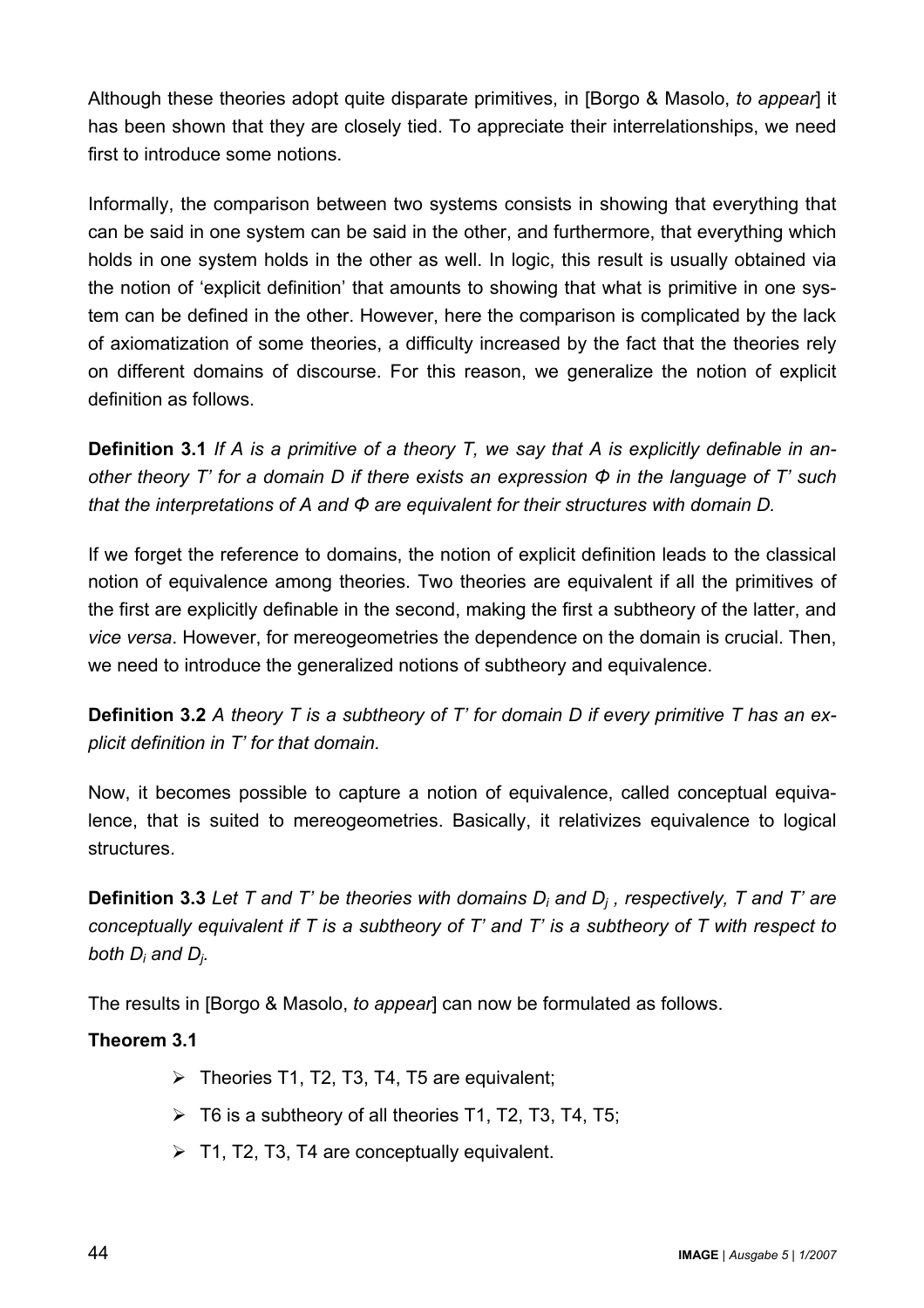Theories T1, T2, T3, T4 have the characteristics of a complete geometry and are called full mereogeometries. The other two systems are set apart for different reasons. T5 is as strong as the previous but it is associated to a much richer domain where regions of different dimensions can coexist. The analysis of this domain seems to require further considerations. Theory T6 is representative of a large number of mereogeometries. This and many other systems in the literature, e.g., the Lines Of Sight [Galton 1994] and ROC [Randell & Witkowski 2006], have limited expressiveness, and their position in the landscape of mereology is not yet clear. Nonetheless, subsystems of full mereogeometries are of great interest since they capture a particular perspective on space whose motivations come from very active areas of research like robotics and qualitative aspects of human perception.

## **4 Topics across Mereogeometry and Pictorial Morphology**

We have seen that mereogeometry stems from the need to study space independently from entities and notions that are out of reach for human perception. This research has two major motivations, which we have not set apart yet, namely the study of space from a cognitive perspective, and the representation of space in qualitative fashion.

In the *cognitive perspective*, which has implicitly driven the exposition of section 2, the goal is to find a formal characterization of space, as experienced by humans, which rely upon entities and relations that are as much as possible under human perception and (direct) cognitive grasp. The fact that there are several alternative options (as seen in section 3) does not weaken the goal since this area did not suffered from the myth of the 'true model of space', a myth that affected the whole history of Euclidean geometry. The other approach is dubbed *qualitative*. Qualitative systems are formalisms widely studied in the artificial intelligence community since they embrace a perspective strongly focused on the balance between expressiveness and (effective) computability. In this case, one looks at formal representations of space where, roughly speaking, one can represent a limited set of geometrical properties (like those relevant to perception, navigation or conceptualization of external reality), without the formal complexity intrinsic to point-based geometry. In a nut, the goal is to find ways to represent limited amounts of spatial information avoiding computationally expensive languages.

Both these views have import in the area of pictorial morphology as is pointed out in [Schirra 2005]. On the one hand, the search for grounding *pixemes* (either as primitives or as prototypical) naturally leads to a discussion that matches the debate on basic geometrical entities. On the other hand, the need of rendering and understanding complex images in a computational setting suggests (at least in theory) the existence of a limited number of basic pixemes that can be combined via a formal calculus of limited complexity, and thus, hopefully, being qualitative. Of course, there is much more in pictorial morphology than this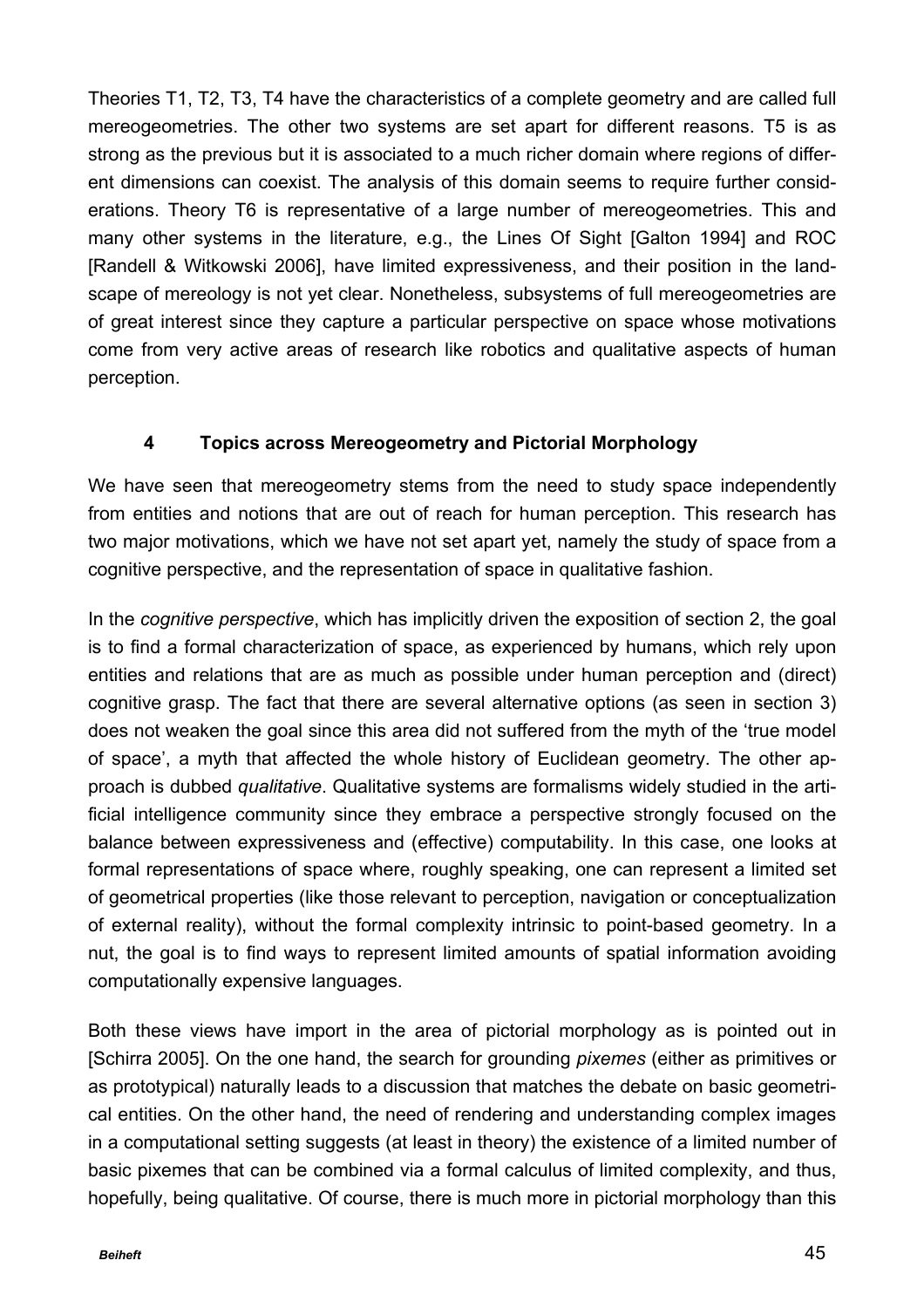as it was clear from the beginning, see for instance the seminal work of Goodman [1968]. While mereogeometry stops at the geometrical aspects of physical objects and their relationships, pictorial morphology has to take into account other elements like granularity (which may affect very basic properties as connectedness among entities, i.e., the topology itself) and appearance (from which the difference between resemblance in geometry and in perception). Indeed, mereogeometry inherits from standard geometry the primary interest in *loci* and *shape description* including features like, e.g., linear borders (the betweenness relationship has been studied both in point based and in region-based geometry). The goal, from this perspective, is a formalization of the necessary and sufficient conditions for classifying relevant entities and entity dispositions. Pictorial morphology comes from a broader view where the issue of entity description is subordinated to the primary goal of entity *recognition*. The interaction between an image and what it depicts is highly intertwined with non-geometrical aspects like experience, expectations, and commonsense reasoning; aspects that go beyond even visual perception. In this context, one cannot disregard forces like gravity (which is intrinsic in the representation and perception of supported and supporting objects), properties like orientation (which is archetypal in animals and buildings), emerging features like density (related to the distribution of objects) and other perceptually relevant characteristics like colors.

Limiting our discussion on the common elements in mereogeometry and pictorial morphology, we should ask what can be learned from the latest results in the study of space. Perhaps, the first observation to make is that mereogeometry corroborates a conclusion that has puzzled researchers in pictorial morphology: the lack of constraints on the choice of primitives. In these domains one arrives easily to equivalent formalisms starting from quite disparate assumptions. It follows that the choice of primitives cannot rely on purely formal properties, it must be supported by arguments and observations from other perspectives like those embedded into the cognitive, evolutionary, mental, and perceptive views. In geometry and mereogeometry we have observed the development of several geometrical systems which, exploiting disparate primitives, naturally lead to formal geometries of equivalent expressiveness.<sup>8</sup> These primitives may capture comprehensive shape descriptions like 'being a sphere' [46], may concentrate on local features like 'having cavities' [Cohn 1995], 'having a corner' [Eschenbach *et al.* 1998] ('forming a right angle' in Euclidean geometry [Scott 1997]), or on global properties like 'being fully symmetrical' and its opposite,' being totally asymmetrical'. The expression 'fully symmetrical' is here used to indicate a region that is symmetrical with respect to a given point as well as with respect to all the lines (planes and hyper-spaces in general) through that point. Needless to say that the notion of 'fully symmetrical region' brings us quickly to the definition of sphere (in any dimension). The expression 'totally asymmetrical' instead is satisfied by a region that is asymmetrical with respect to any point, line, plane and hyper-space in general.

<sup>&</sup>lt;sup>8</sup> In the light of section 3, equivalence is to be intended "modulo" the choice of the domain.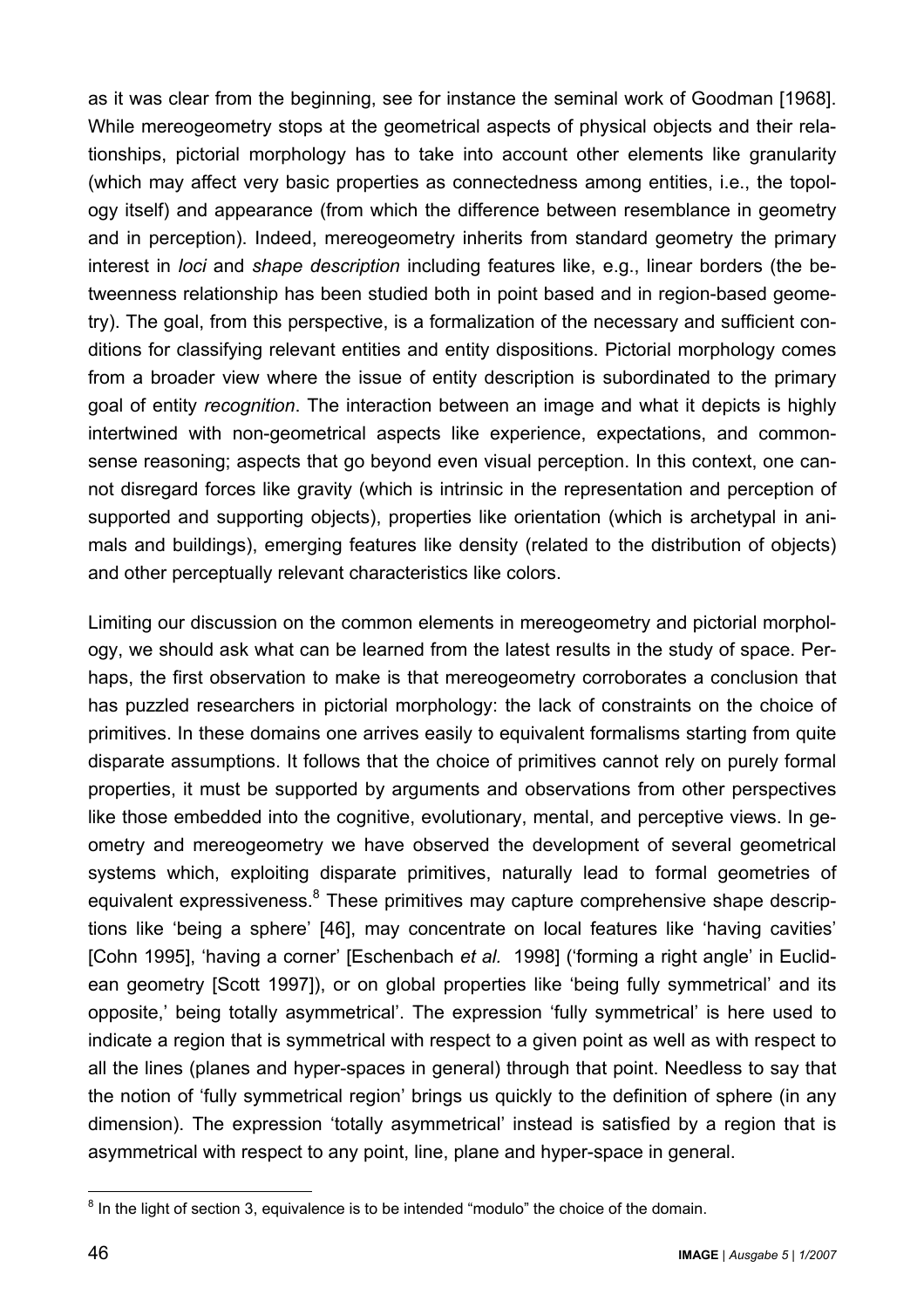All these approaches have been analyzed in two directions: formal expressiveness, and cognitive role. The first issue has brought a series of scattered results that are slowly building up the landscape of the mereogeometries. Cognitively, the results are less promising: no cognitive system seems to be identified as central or primary. One can concentrate on direction or orientation, on distance or size or shape; take into account vagueness, disposition, forms of resemblance etc. The result will be a system, perhaps unusual, perhaps hard to compare to well known geometries and yet it will have that flavor of cognitive adequacy or conformity that will prevent us from discharging it.

#### **5 Mereogeometry as a Tool for Pictorial Morphology**

We conclude this excursus on mereology and its relationship to pictorial morphology with a few observations that suggest how results in the first area can help casting light into the second. Although the discussion can apply to the variety of perspectives embedded in pictorial morphology, let us focus on a concept like *feature*, and on the distinction between *content-bearing features* and *noncontent-bearing features*. It is clear that the analysis of resemblance and systems of pictorial representation must make clear what types of features there are and what information they carry. Also, from the arguments presented in this paper, we should not expect mereogeometry to answer the main questions. Still, we know that we can positively look at mereogeometry for important hints. For instance, the settling of the structure and properties of projective mereogeometry (a subdomain that is still not well understood) will help us in isolating the spatial features of prospective representations and how these group together by forming interconnected systems. Such a work is needed to clear up the types of resemblance that properly depend on these features and the interrelations within these types. Similarly, mereology will not tell us what images are or what their content is. Nonetheless, it can be an important tool to determine why pictorial representations follow some spatial rules but not others, and why some relations are necessarily intrinsic (think of the relationship among a picture and its parts, their relative sizes and topological properties) while others may not be.

#### **References**

- Aurnague, M. & Vieu, L. & Borillo, A.: La représentation formelle des concepts spatiaux dans la langue. In M. Denis (ed.): *Langage et Cognition Spatiale*. Paris, 1997, 69–102.
- Bennett, B.: A categorical axiomatisation of region-based geometry. *Fundamenta Informaticae*, 46:145–158, 2001.
- Bennett, B. & Cohn, A. G. & Torrini, P. & Hazarika, S. M.: Describing rigid body motions in a qualitative theory of spatial regions. In Kautz, H. A. & Porter, B. (eds.): *National Conf. on AI (AAAI'00)*. AAAI Press / MIT Press, 2000, 503–509.
- Bennett, B. & Cohn, A. G. & Torrini, P. & Hazarika, S. M.: A foundation for region-based qualitative geometry. In Horn, W. (ed.): *European Conf. on AI (ECAI'00)*. IOS press, 2000, 204–208.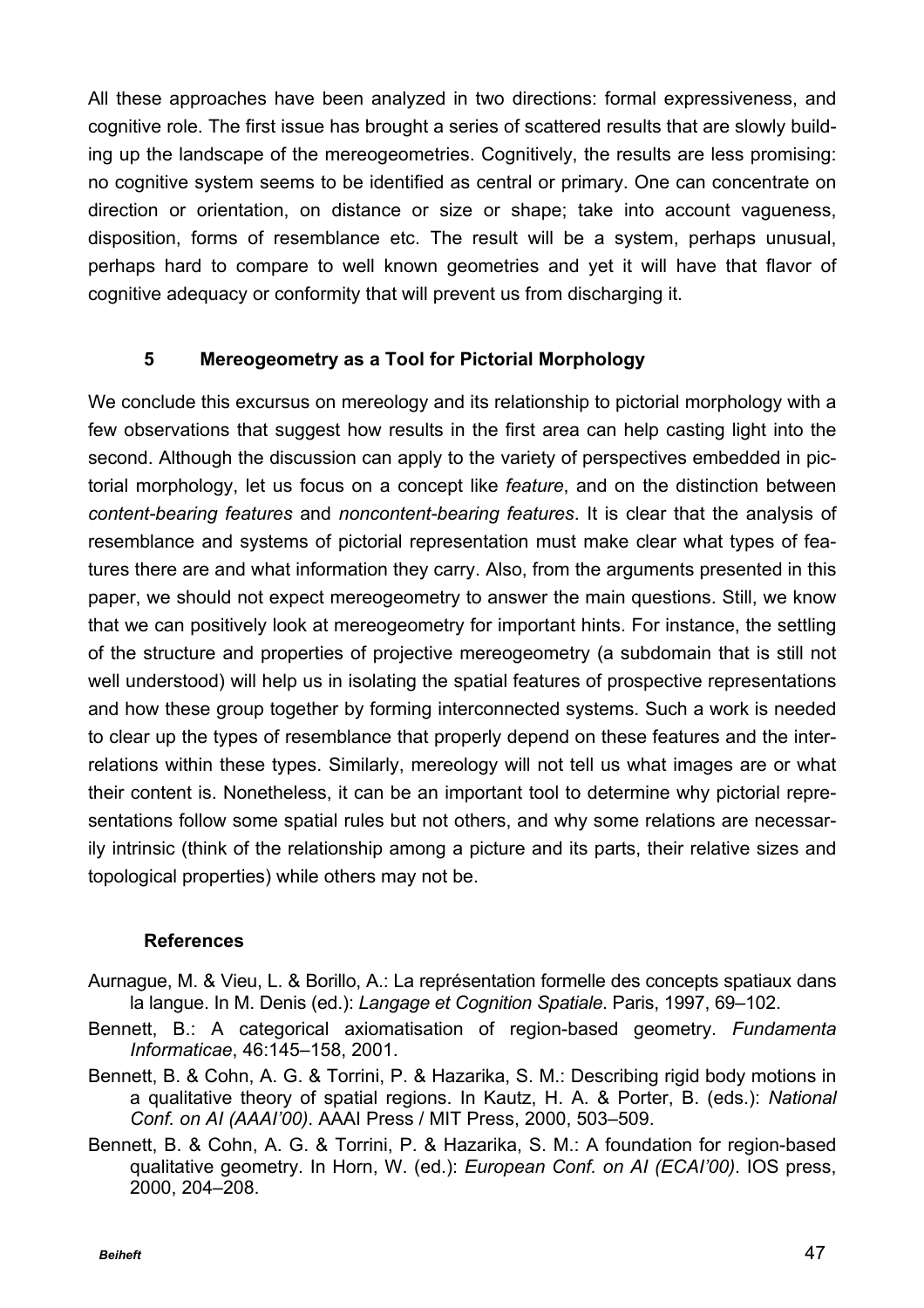Borgo, S. & Guarino, N. & Masolo, C.: A pointless theory of space based on strong connection and congruence. In Carlucci Aiello, L. & Doyle, J. & Shapiro, S. C. (eds.): *Intern. Conf. on Principles of Knowledge Representation and Reasoning (KR'96)*. Morgan Kaufmann, 1996, 220–229.

Borgo, S. & Masolo, C.: Full mereogeometries. *Journal of Philosophical Logic* (to appear).

- Casati, R. & Varzi, A.: *Parts and Places. The Structure of Spatial Representation*. MIT Press, Cambridge, MA, 1999.
- Clarke, B. L.: A calculus of individuals based on connection. *Notre Dame Journal of Formal Logic*, 22:204–218, 1981.
- Clarke, B. L.: Individuals and points. *Notre Dame Journal of Formal Logic*, 26:61–75, 1985.
- Cohn, A. & Bennett, B. & Gooday, J. & Gotts, N.: Representing and reasoning with qualitative spatial relations. In Stock, O. (ed.): *Spatial and Temporal Reasoning*. Kluwer, Dordrecht, 1997, 97–134.
- Cohn, A. G.: Qualitative shape representation using connection and convex hulls. In Amsili, P. & Borillo, M. & Vieu, L. (eds.): *Time, Space and Movement: Meaning and Knowledge in the Sensible World*, Part C. IRIT, 1995, 3–16.
- Cohn, A. G.: Formalising bio-spatial knowledge. In Smith, W. C. & Smith, B. (eds.): *Intern. Conf. on Formal Ontology in Information Systems (FOIS'01)*. ACM Press, 2001, 198–209.
- Cohn, A. G. & Bennett, B. & Gooday, J. M. & Gotts, N.: Rcc: a calculus for region based qualitative spatial reasoning. *GeoInformatica*, 1:275–316, 1997.
- Cohn, A. G. & Hazarika, S. M.: Qualitative spatial representation and reasoning: An overview. *Fundamenta Informaticae*, 46(1-29), 2001.
- Cristani, M. & Cohn, A. G. & Bennett, B.: Spatial locations via morpho-mereology. In Cohn, A. G. & Giunchiglia, F. & Selman, B. (eds.): *Intern. Conf. on Principles of Knowledge Representation & Reasoning (KR'00)*. Morgan Kaufmann, 2000, 15–25.
- De Laguna, T.: Point, line, and surface. a sets of solids. *The Journal of Philosophy*, 19:449–461, 1922.
- Donnelly, M.: An axiomatic theory of common-sense geometry. PhD Thesis, 2001.
- Donnelly, M.: On parts and holes: The spatial structure of the human body. In Fieschi, M. & Coiera, E. & Li, Y.-C. J. (eds.): *MedInfo 04*. IOS Press, 2004.
- Dugat, V. & Gambarotto, P. & Larvor, Y.: Qualitative theory of shape and orientation. In Rodriguez, R. V. (ed.): *Workshop on Hot Topics in Spatial and Temporal Reasoning (IJCAI'99)*, 1999, 45–53.
- Eschenbach, C. & Habel, C. & Kulik, L. & Leßmöllmann, A.: Shape nouns and shape concepts: A geometry for 'corner'. In Freksa, C. & Habel, C. & Wender, K. (eds.): *Spatial Cognition*. Springer, Berlin, 1998, 177—201.
- Galton, A.: Lines of sight. In *AISB Workshop on Spatial & Spatio-Temporal Reasoning*, 1994.
- Galton, A.: *Qualitative Spatial Change*. Oxford University Press, New York, 2000.
- Galton, A.: Multidimensional mereotopology. In D. D., W. C., & W. M.A. (eds.): *International Conference on the Principles of Knowledge Representation and Reasoning (KR'04)*. AAAI Press, 2004, 45–54.
- Goodman, N.: *Languages of Art: An Approach to a Theory of Symbols*. Hackett, Indianapolis, 1968.
- Gotts, N.: Formalizing commonsense topology: The inch calculus. In Kautz, H. & Selman, B. (eds.): *International Symposium on Artificial Intelligence and Mathematics (AI/MATH'96)*, 1996, 72–75.

Grzegorczyk, A.: Axiomatizability of geometry without points. *Synthese*, 12:228–235, 1960. Kant, I.: *Critique of Pure Reason*. (Engl.: W. S. Pluhar), Hackett, Indianapolis, 1996 (1787).